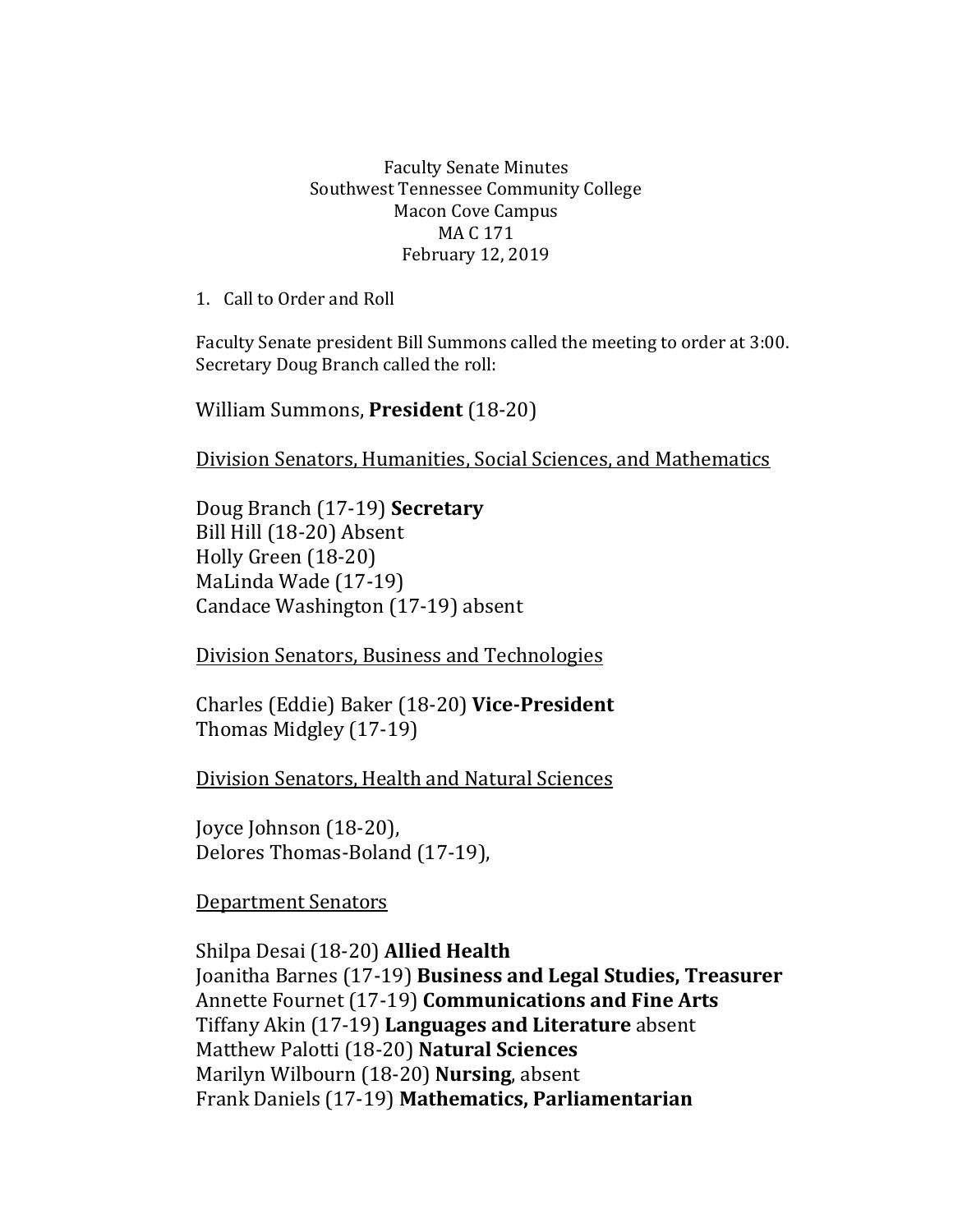## Stewart White (17-19) **Technologies** Ed Reid (17-19) **Social and Behavioral Science**

2. Approval of Minutes

The body approved the minutes from the November 2018 Faculty Senate meeting. Secretary Doug Branch will ask that those minutes be posted to the website.

3. New Senators

We welcomed two new senators to their first meetings: Holly Green, representing Humanities, Social Sciences, and Mathematics, replacing Matthew Lexow, who resigned from the senate because he is now in an administrative position; and Stewart White, representing Technologies, replacing Leslie Peeples, who retired.

- 4. Reports from Senate Officers and Senate Committees
	- A. Bill Summons, President

Bill reported on the February 2019 meeting of the TBR faculty subcouncil, which he attended. He has sent minutes of that meeting to the faculty on  $2/7.$ 

B. Eddie Baker, Vice-President

Eddie reported on the SEC's monthly meeting with the vice-president for academic affairs. As that position is currently unfilled, the SEC met instead with Sindy Abadie, special assistant to the vice-president for academic affairs. Items from that meeting:

We don't know when the position for the new vice-president for academic affairs will be posted.

The administration desires to know when the adjunct faculty handbook will be completed. Sindy also expressed her plan to begin a "faculty spotlight" section in the faculty newsletter her office publishes, and her desire that the senate create a policy to choose faculty to be spotlighted.

Human Resources has a new faculty compensation plan, but is not yet ready to divulge the details. We hope it is ready to be released in the spring.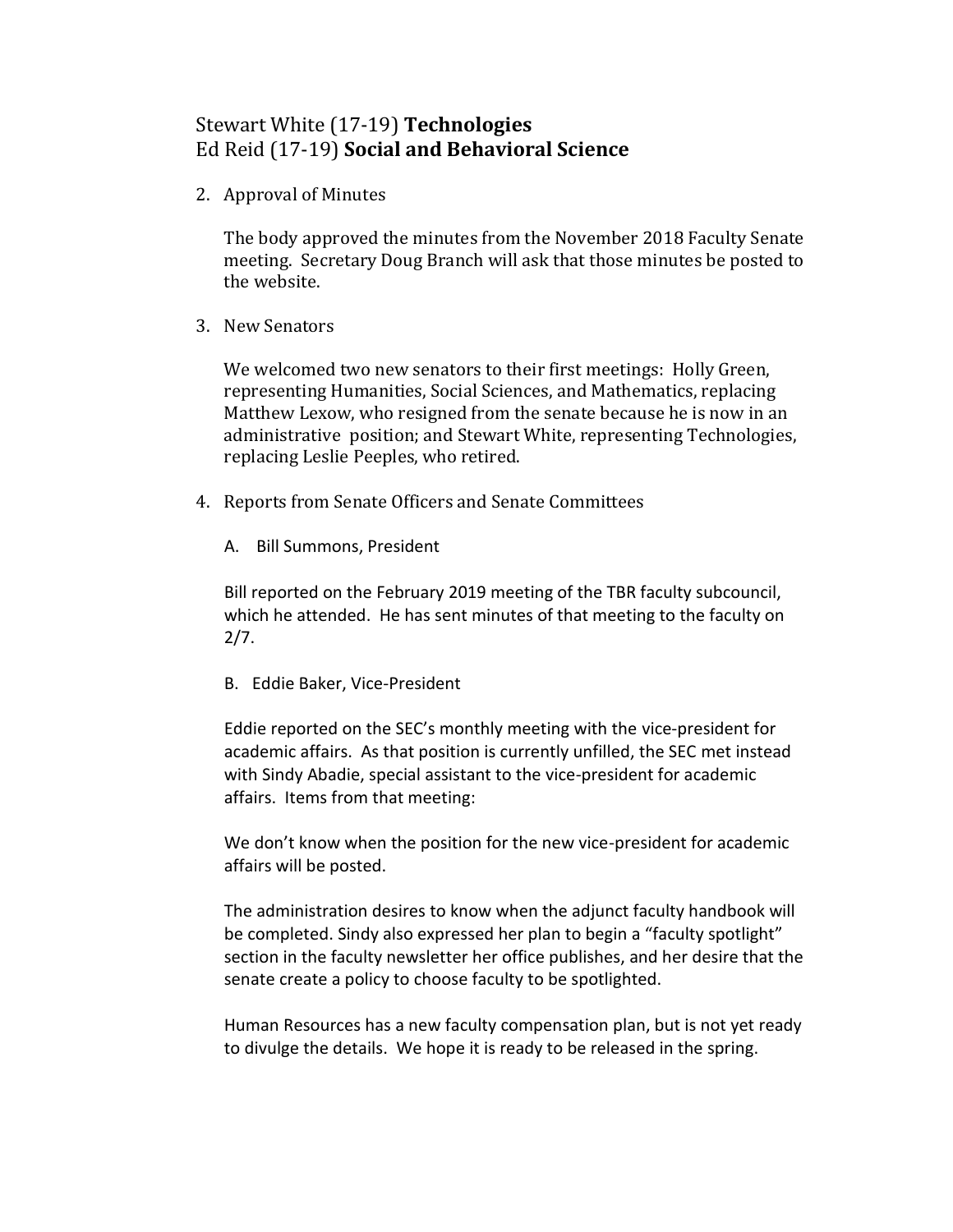The curriculum committee, in conjunction with the administration, is working on ways to figure out how to reduce paperwork and bureaucracy so that non-substantive policy changes can be made more efficiently.

C. Doug Branch, Secretary

Doug noted that David Huffman will attend the March meeting with a copy of the adjunct faculty handbook, for the senate to approve.

D. Joanitha Barnes, Treasurer

Joanitha, representing the faculty welfare committee, discussed issues with parking at the Union Ave. campus, clarifying that the committee is advocating the reclamation of parking spots that were taken away from faculty when the parking garage was built. Said parking garage is apparently extremely difficult to navigate and has no designated faculty spots. Joanitha also pointed out that Jonathan Weldon, director of the physical plant, has hired a firm to study our parking needs, but the results of that study have not yet been released. Her committee would like to see those results.

- 5. Old Business
- A. Eddie Baker initiated a discussion about complaints concerning the administrator surveys. Complaints had to do with anonymous comments, including names of administrators, especially deans, being seen by faculty members. There was a sense that this practice was not good for morale.

Doug Branch moved that comments made on dean administrator surveys should be released only to deans and to those above them on the college organizational charts. Those comments should not be released to faculty.

The motion passed.

## 6. New Business

- A. Joanitha Barnes initiated a discussion about how specific faculty should be chosen to be spotlighted in the faculty newsletter. Joanitha has volunteered to write these spotlights. A general consensus emerged that Joanitha should decide how to choose faculty, in a reasonably random way, for these spotlights.
- B. Doug Branch initiated a discussion of the online cybersecurity and sexual harassment training required of faculty members. Complaints have included the time commitment required for this training, the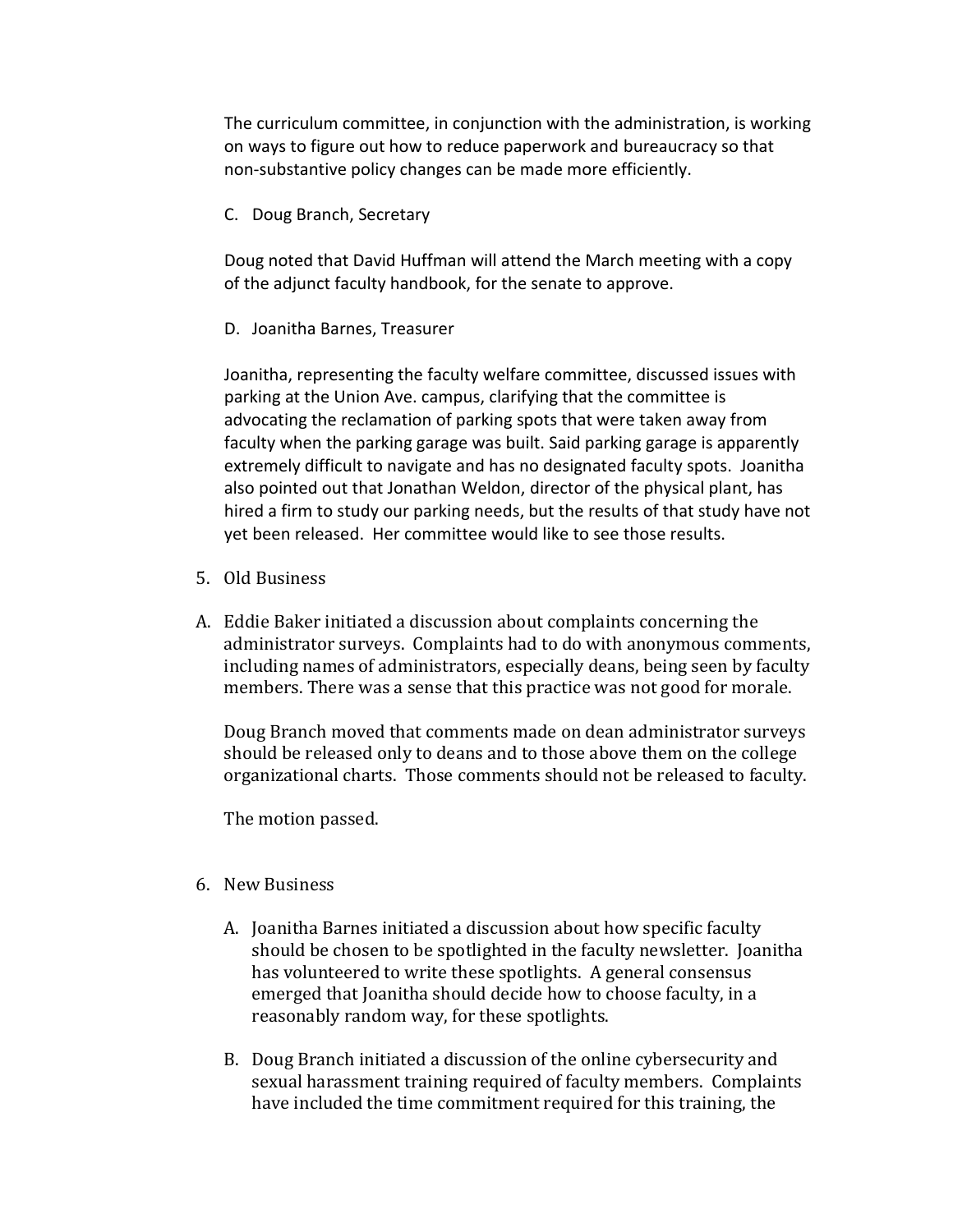reminders faculty kept getting even if they had completed the training, and the general obviousness of much of the content. We wondered if there was a way to be certified for having completed the training by taking the tests included in these videos rather than being forced to sit through all the training. It was generally agreed that the SEC would bring up this issue with Sindy Abadie at our next meeting.

C. Eddie Baker moved that Article 13 be removed from the faculty senate constitution so that an amended version of the article could be put into the by-laws, where it could be more easily amended in the future, when necessary.

The motion was seconded and passed.

7. The meeting was adjourned by Bill Summons at 4:42.

Respectfully Submitted,

Doug Branch,

Faculty Senate Secretary